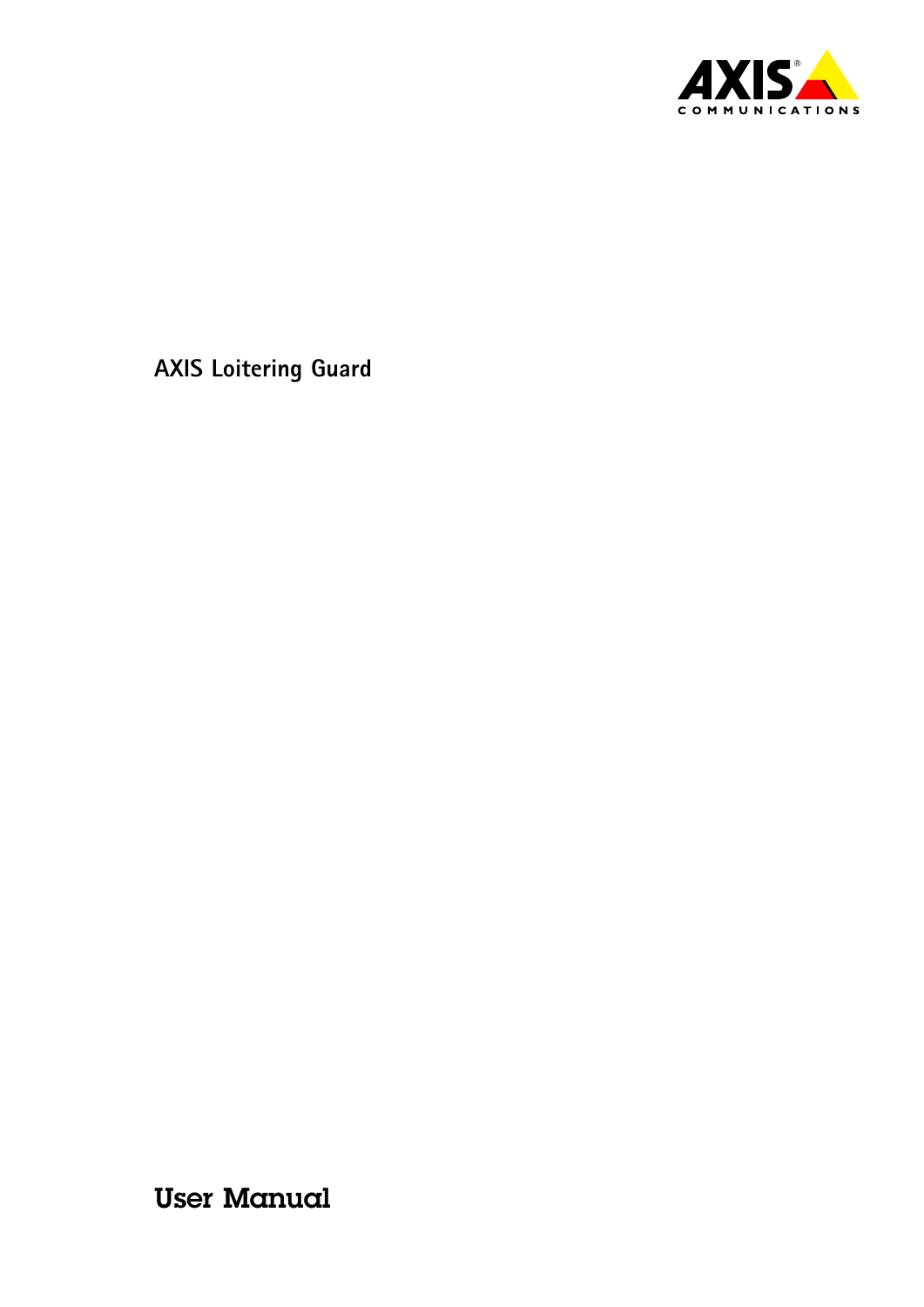#### **About This Document**

This manual is intended for administrators and users of the application AXIS Loitering Guard version 1.0. Later versions of this document will be posted to Axis website, as required. See also the online help, available from the application's webpages.

#### **Legal Considerations**

Video and audio surveillance can be regulated by laws that vary from country to country. Check the laws in your local region before using this product for surveillance purposes.

#### **Liability**

Every care has been taken in the preparation of this document. Please inform your local Axis office of any inaccuracies or omissions. Axis Communications AB cannot be held responsible for any technical or typographical errors and reserves the right to make changes to the product and manuals without prior notice. Axis Communications AB<br>makes no warranty of any kind with regard to the material contained<br>within this document, including, but not limited to, the implied<br>warranties of merchantab Communications AB shall not be liable nor responsible for incidental or consequential damages in connection with the furnishing, performance or use of this material. This product is only to be used for its intended purpose.

#### **Intellectual Property Rights**

Axis AB has intellectual property rights relating to technology embodied in the product described in this document. In particular, and without limitation, these intellectual property rights may include one or more of the patents listed at *www.axis.com/patent.htm* and one or more additional patents or pending patent applications in the US and other countries.

This product contains licensed third-party software. See the menu item "About" in the product's user interface for more information.

This product contains source code copyright Apple Computer, Inc., under the terms of Apple Public Source License 2.0 (see *www.opensource.apple.com/apsl*). The source code is available from *https://developer.apple.com/bonjour/*

#### **Trademark Acknowledgments**

AXIS COMMUNICATIONS, AXIS, ETRAX, ARTPEC and VAPIX are registered trademarks or trademark applications of Axis AB in various jurisdictions. All other company names and products are trademarks or registered trademarks of their respective companies.

Apple, Boa, Apache, Bonjour, Ethernet, Internet Explorer, Linux, Microsoft, Mozilla, Real, SMPTE, QuickTime, UNIX, Windows, Windows Vista and WWW are registered trademarks of the respective holders. Java and all Java-based trademarks and logos are trademarks or registered trademarks of Oracle and/or its affiliates. UPnP™ is a<br>certification mark of the UPnP™ Implementers Corporation.

#### **Contact Information**

Axis Communications AB Emdalavägen 14 223 69 Lund Sweden Tel: +46 46 272 18 00 Fax: +46 46 13 61 30

*www.axis.com*

#### **Support**

Should you require any technical assistance, please contact your Axis reseller. If your questions cannot be answered immediately, your reseller will forward your queries through the appropriate channels to ensure <sup>a</sup> rapid response. If you are connected to the Internet, you can:

- •download user documentation and software updates
- •find answers to resolved problems in the FAQ database. Search
- by product, category, or phrase report problems to Axis support staff by logging in to your private •support area
- •chat with Axis support staff
- •visit Axis Support at *www.axis.com/techsup/*

#### **Learn More!**

Visit Axis learning center *www.axis.com/academy/* for useful trainings, webinars, tutorials and guides.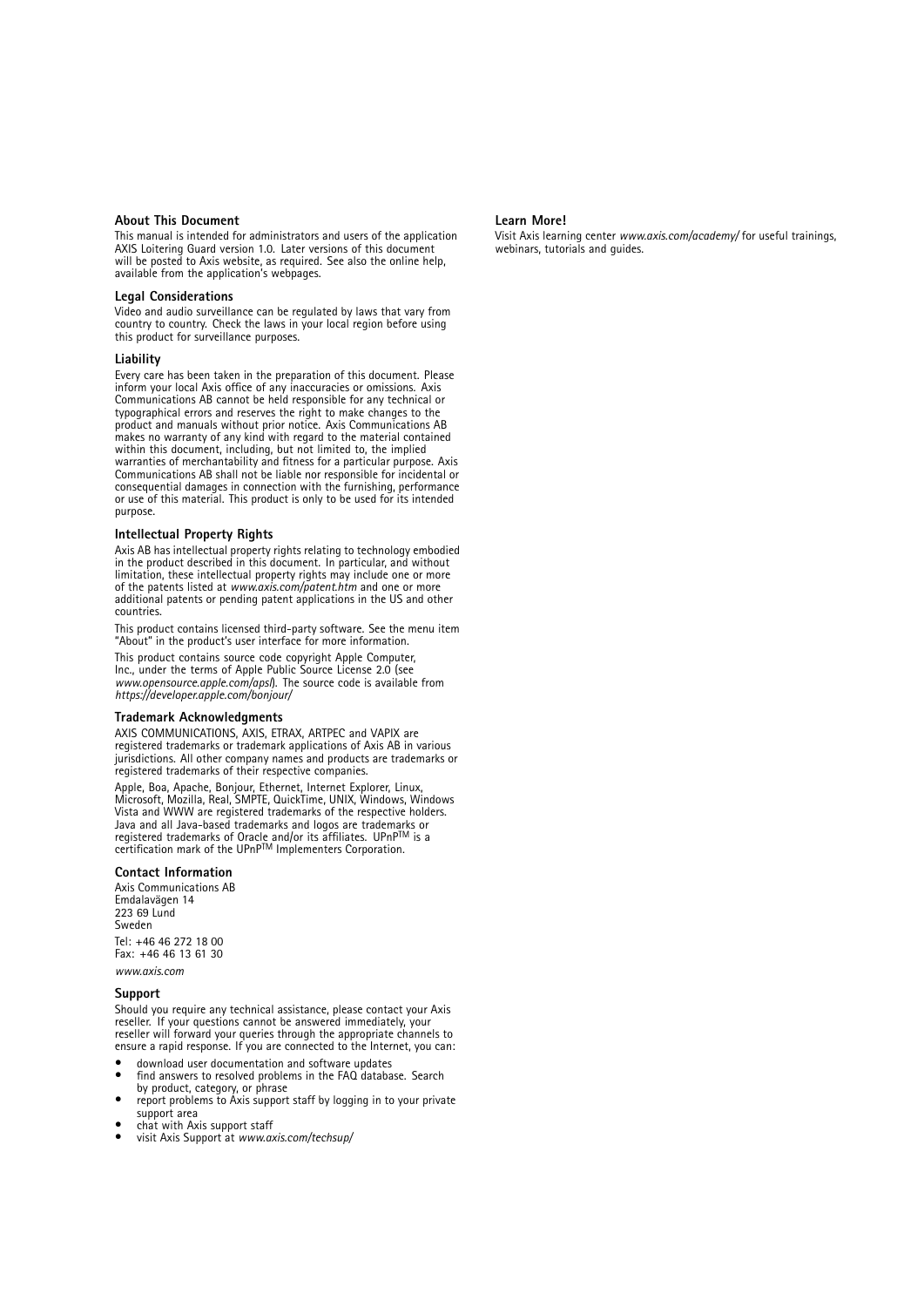### Table of Contents

| 4              |
|----------------|
| $\overline{4}$ |
| $\frac{4}{5}$  |
|                |
| 5              |
| $\overline{5}$ |
| 7              |
| $\overline{7}$ |
| $\overline{7}$ |
| 8              |
| 8              |
|                |
| $\frac{9}{9}$  |
| 11             |
| 11             |
|                |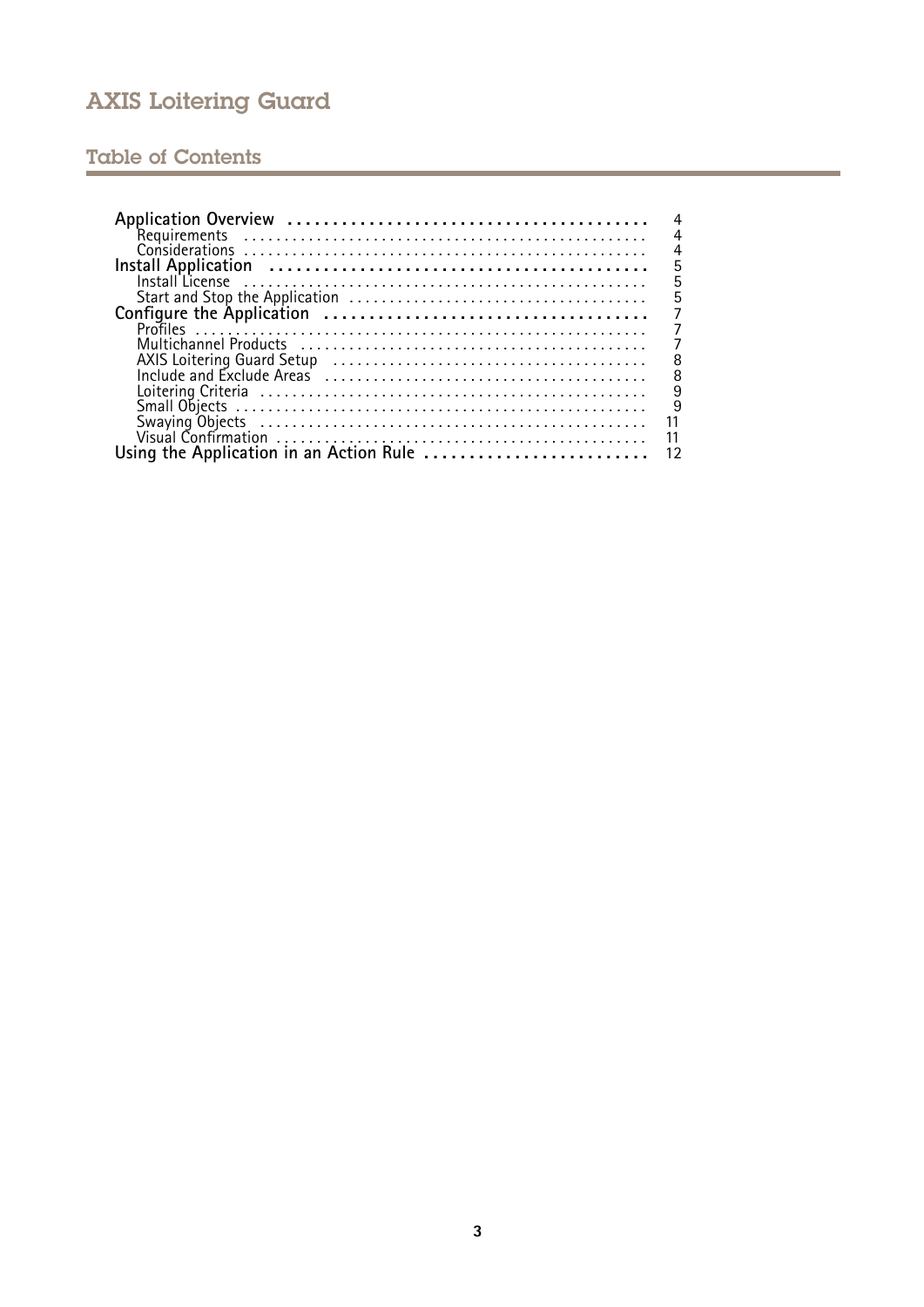### <span id="page-3-0"></span>Application Overview

### Application Overview

AXIS Loitering Guard monitors an area of interest and sends an alarm if people, vehicles or other objects are loitering in the area. An object is considered loitering if it stays too long in the area or if it is inactive for too long. The alarm can be used by Axis network cameras and video encoders, and by third-party software, to, for example, record video and alert security staff. To reduce false alarms, use filters to ignore objects such as swaying foliage and small animals.

To use AXIS Loitering Guard, the application must be uploaded to an Axis network camera or video encoder, the license must be installed and the application must be started. To configure the application, use AXIS Loitering Guard Setup which is started automatically if the application is not yet configured. Use profiles to create multiple configurations, for example for daytime and nighttime or for different parts of the scene. Each profile has its own settings and generates its own alarms.

### **Requirements**

The application can be installed in Axis network cameras and video encoders that support AXIS Camera Application Platform. A complete list of compatible products and firmware versions is available at *[www.axis.com/applications](http://www.axis.com/applications)*

For full functionality, Internet Explorer and AXIS Media Control (AMC) are required when configuring the application and when using visual confirmation.

### **Considerations**

Before using the application, take the following into consideration:

- To use perspective when the monitored area has significant differences in elevation, create multiple profiles and configure perspective in each profile. See *[Profiles](#page-6-0)*.
- •Small and distant objects might not be detected.
- •Detection accuracy may be affected by weather conditions such as heavy rain or snow.
- •Make sure that the lighting conditions are within the Axis product's specification. Use additional lighting if needed.
- Make sure that the camera is not subject to excessive vibrations. Vibrations might cause false detections.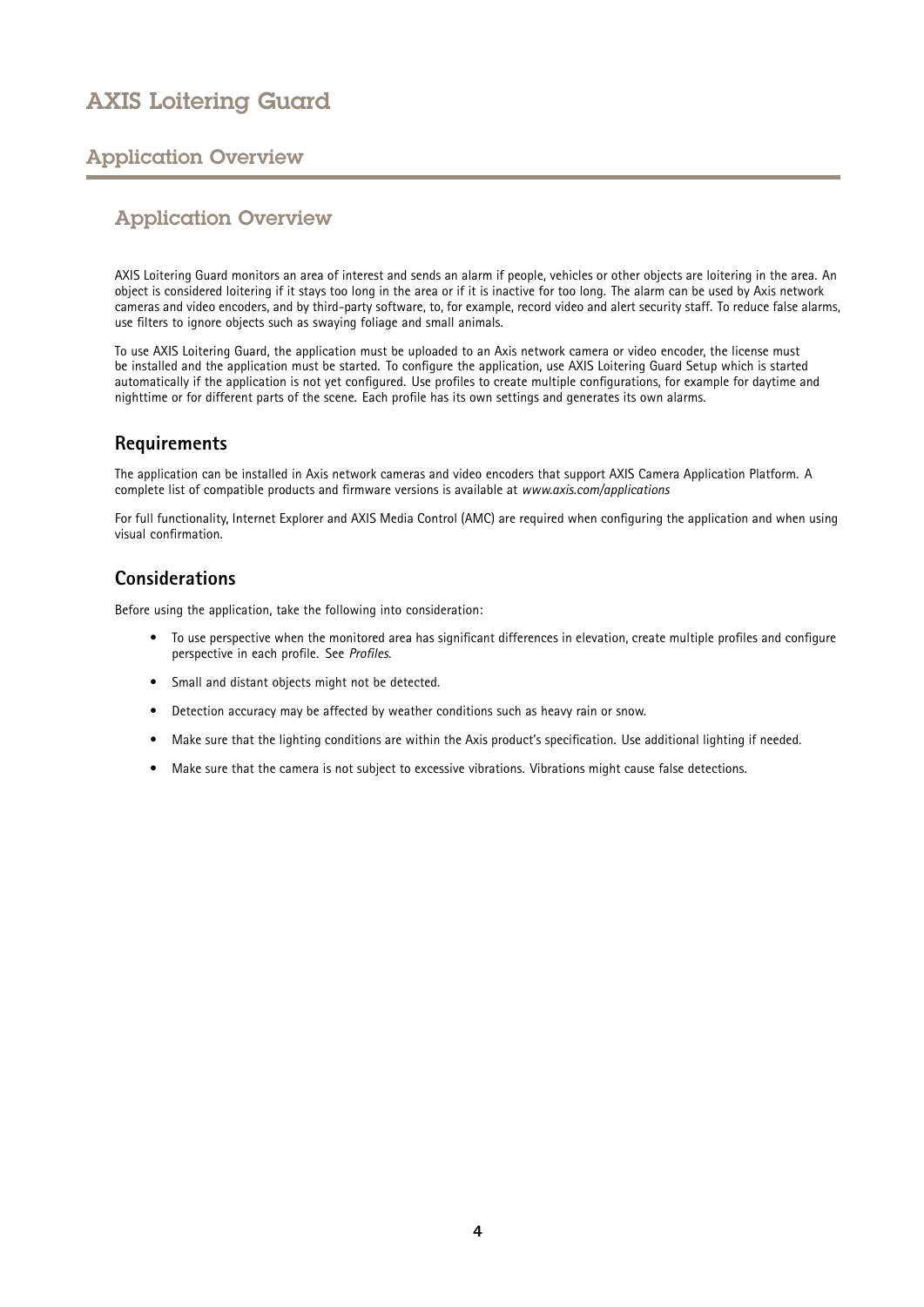### <span id="page-4-0"></span>Install Application

### Install Application

To download the application, go to *[www.axis.com/applications](http://www.axis.com/applications)*. There are two installation packages:

- Application only. Select this option if the application is to be configured from <sup>a</sup> computer with Internet access.
- Stand-alone installer containing the application and AXIS Media Control (AMC) installer. Select this option if the application is to be configured from <sup>a</sup> computer without Internet access.

AXIS Media Control is <sup>a</sup> software component for viewing video in Internet Explorer. For full functionality, AXIS Media Control is required when configuring the application. If the application is configured from <sup>a</sup> computer with Internet access, AXIS Media Control is downloaded and installed automatically.

If the application is configured from <sup>a</sup> computer without Internet access, AXIS Media Control must be installed separately. Select the stand-alone installer package, unzip the file and run the AXIS Media Control installer. Install the application as described below.

To install the application in an Axis network camera or video encoder, follow these steps:

- 1. Download the application as described above.
- 2. Go to **Setup <sup>&</sup>gt; Applications** in the Axis product's webpages.
- 3. Under **Upload Application**, click **Browse**, locate the application file and then click **Upload Package**.

The application appears under **Installed Applications** in the **Applications** page and under **Overview** in the menu.

#### Note

Uploading applications requires administrator rights.

### **Install License**

To start the application, <sup>a</sup> license key file is required. The license key is unique to the Axis product and is based on the product's serial number.

If the Axis network camera or video encoder is connected to <sup>a</sup> network with Internet access, the license key file can be requested directly from the product's webpages.

- 1. Go to **Applications <sup>&</sup>gt; AXIS Loitering Guard <sup>&</sup>gt; License**.
- 2. **Automatic installation** appears on the webpage. Enter the required information.
- 3. Click **Install**.

Alternative method: If the camera is connected to <sup>a</sup> network without Internet access, the key must first be retrieved from *[www.axis.com](http://www.axis.com)*

- 1. Go to *[www.axis.com/applications](http://www.axis.com/applications)* and click **License key registration**. Select the application and enter the Axis product's serial number (S/N).
- 2. Save the license key file.
- 3. Open the Axis product's webpages and go to **Applications <sup>&</sup>gt; AXIS Loitering Guard <sup>&</sup>gt; License**.
- 4. Under **Manual installation**, click **Browse** and browse to the license key file.
- 5. Click **Install**.

### **Start and Stop the Application**

To start the application, select it in the **Installed Applications** list on the **Applications** page and click **Start**.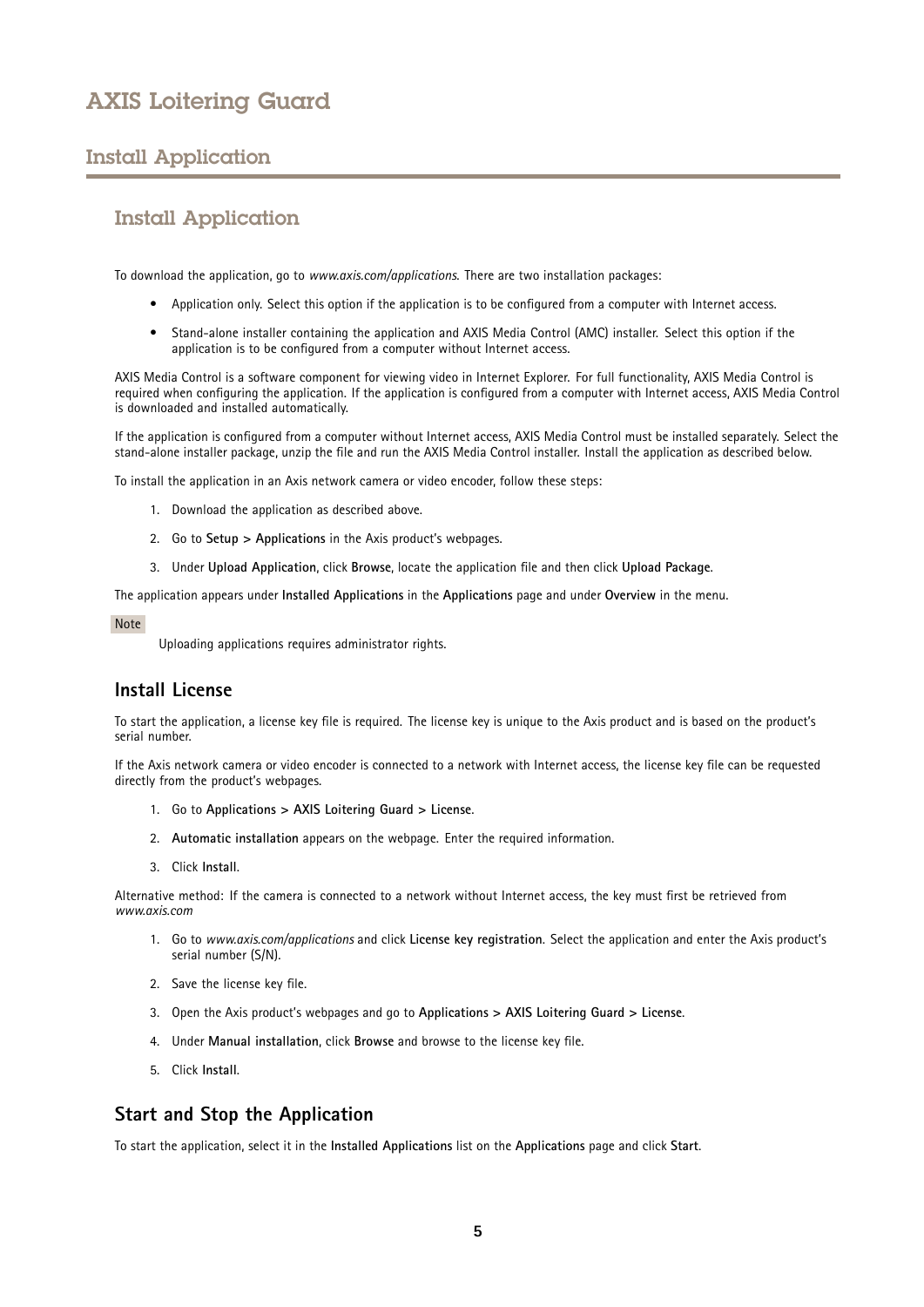# Install Application

To stop the application, select it in the list and click **Stop**.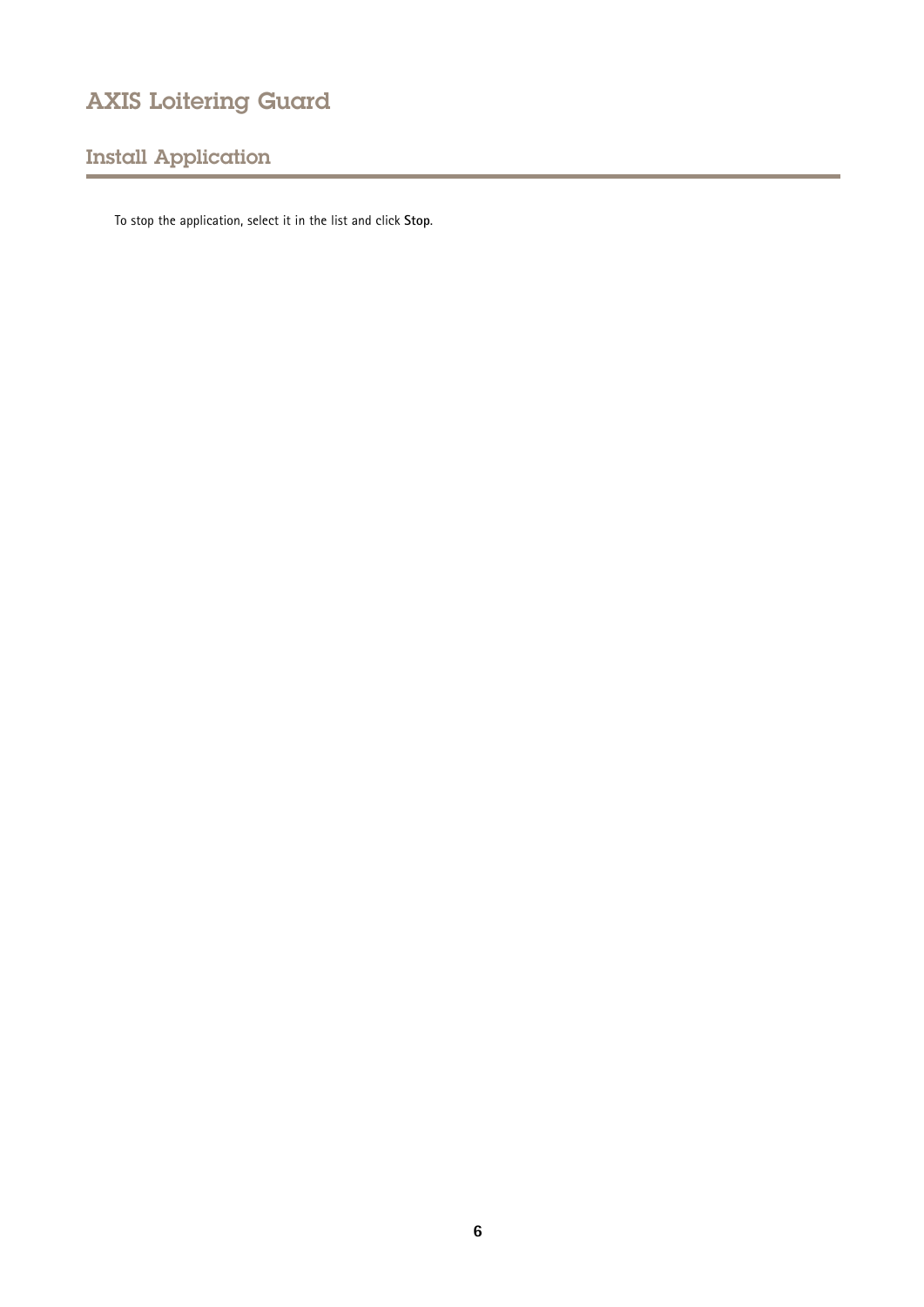### <span id="page-6-0"></span>Configure the Application

### Configure the Application

The application is available from **Setup <sup>&</sup>gt; Applications <sup>&</sup>gt; AXIS Loitering Guard**. Go to **Settings** and then click *Main page* to open the application's webpage.

**AXIS Loitering Guard Setup** starts automatically if the application is not configured. Once the application is configured, the application's main page can be used for visual confirmation and to modify settings.

For information about visual confirmation, see *Visual [Confirmation](#page-10-0)*.

For information about profiles, see *Profiles*.

To edit settings, first select the profile from the **Profiles** list and then select the appropriate setting:

- To change the include and exclude areas, click **Edit areas**. See *Include and [Exclude](#page-7-0) Areas*.
- To change the loitering criteria, click **Time alarm** or **Inactivity alarm**. See *Time [Alarm](#page-8-0)* and *[Inactivity](#page-8-0) Alarm*.
- To change the small object filter, click **Small objects**. See *Small [Objects](#page-8-0)*.
- To change the swaying object filter, click **Swaying objects**. See *[Swaying](#page-10-0) Objects*.

#### **Profiles**

Profiles make it possible to create multiple configurations, for example one configuration for daytime and one for nighttime or configurations with different include areas. Each profile triggers its own alarms and has its own settings. Axis cameras and third-party software that listen to alarms from the application can be configured to respond differently when receiving alarms from different profiles.

For example, to use one configuration for daytime and one for nighttime, create two profiles with different settings. In the Axis product, create one action rule for each profile and use daytime and nighttime schedules as additional conditions.

If the camera monitors an area with differences in elevation, profiles can be used to create configurations with different perspective setup to make it possible to use the small object with perspective filter. Divide the area into regions without significant elevation differences and create one profile for each region. In each profile, modify the include area to cover the region and calibrate perspective in the region instead of in the whole image.

To switch between profiles, select the profile from the drop-down list in the main page.

#### **Create, Edit and Delete Profiles**

The first profile is created automatically. Additional profiles can be created by selecting **Save & Continue** in **AXIS Loitering Guard Setup** or by selecting **Profiles <sup>&</sup>gt; New profile** from the main page. To simplify configuration, new profiles can be based on existing profiles. Select **Copy settings from profile** and then select the profile to copy.

To edit an existing profile, click *Start application application setup* in the main page to restart **AXIS Loitering Guard Setup**. Alternatively, select the profile in the main page and then select the setting to change.

To rename or delete an existing profile, select **Profiles <sup>&</sup>gt; Manage profiles** in the main page.

#### Note

If deleting <sup>a</sup> profile that is used by an action rule or by third-party software, also delete or reconfigure the action rule or third-party software.

### **Multichannel Products**

For multichannel products such as video encoders and cameras with multiple camera heads, the application can be used on all channels. Each channel has its own settings.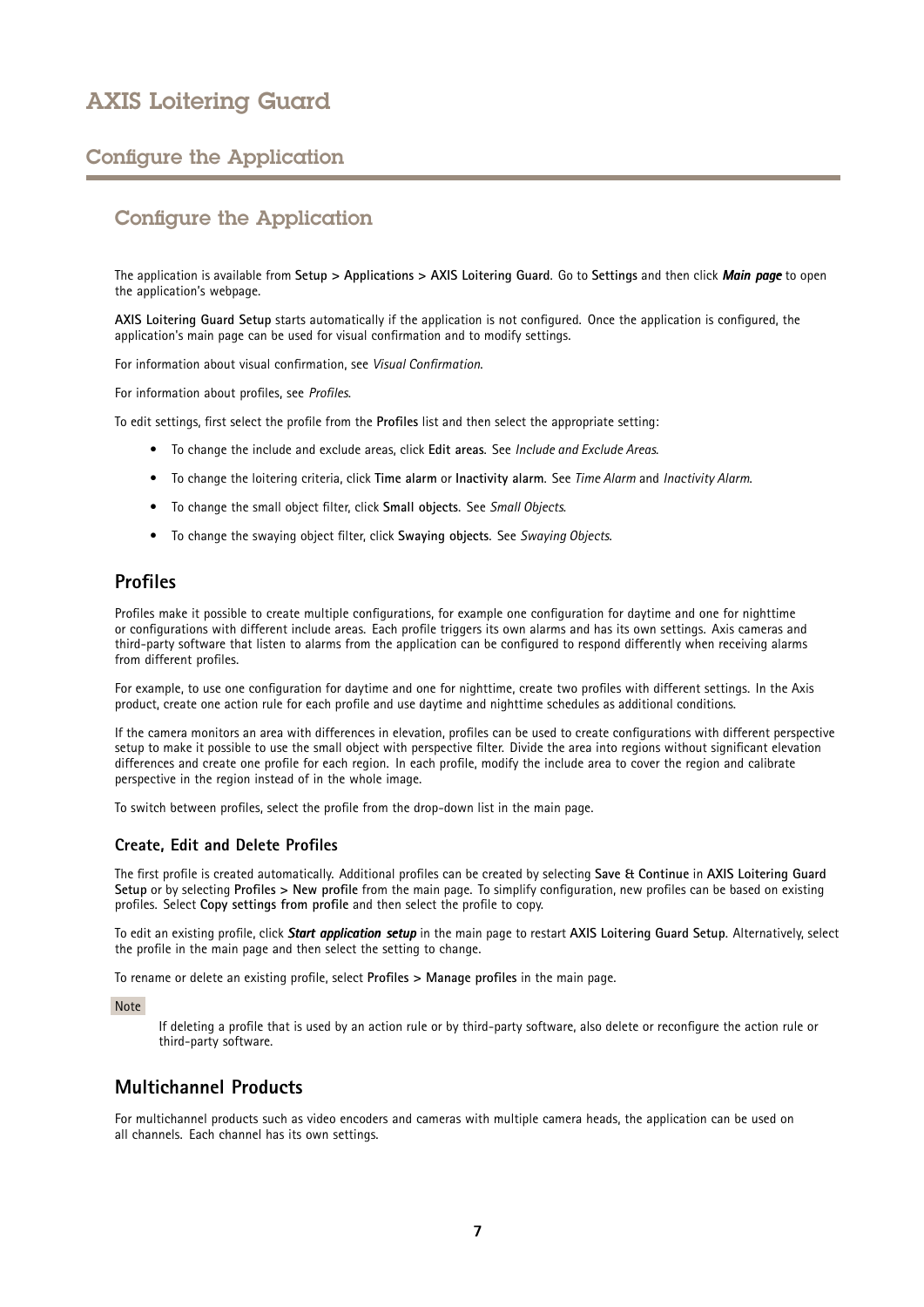### <span id="page-7-0"></span>Configure the Application

#### Note

For some video encoders, the application can only be used on one channel at <sup>a</sup> time. Go to *[www.axis.com/applications](http://www.axis.com/applications)* for <sup>a</sup> list of compatible products.

To use the application on <sup>a</sup> multichannel product, the application must be enabled and configured for each camera.

- To switch between cameras, click on the tabs below the video image.
- To enable the application on <sup>a</sup> camera, switch to that camera and click **Enable**.

When configuring the application using **AXIS Loitering Guard Setup**, select the camera to configure. A green check mark indicates that the camera is configured. A red check mark indicates that the camera has been configured but needs to be reconfigured, for example because the image has been rotated.

### **AXIS Loitering Guard Setup**

**AXIS Loitering Guard Setup** starts automatically if the application is not configured. Setup includes the following steps:

- 1. Select the profile to configure (not available when running Setup for the first time).
- 2. Configure include and exclude areas.
- 3. Configure the loitering criteria: time alarm and inactivity alarm.
- 4. Configure the small object filter.
- 5. Configure the swaying object filter.
- 6. Save the profile.

To continue configuring another profile, select **Save & Continue**. To close Setup and return to the main page, select **Save & Close**.

To restart AXIS Loitering Guard Setup, click the link *Start application setup* in the application's main page. All currently configured values will be kept when setup is restarted.

#### Note

Perspective configuration is only available through AXIS Loitering Guard Setup.

#### **Include and Exclude Areas**

The include area is the area in which loitering objects trigger alarms. Objects outside the include area are ignored. Objects trigger alarms also if only <sup>a</sup> part of the object is inside the include area.

Exclude areas are areas in which loitering objects are ignored. Use exclude areas if there are regions inside the include area that trigger unwanted alarms.

Include and exclude areas are set up when the application is configured using **AXIS Loitering Guard Setup**. To change the areas, click **Edit areas** in the main page.

To edit the include and exclude areas:

- 1. Use the mouse to reshape and resize the include area so that it only covers the part of the image where objects should trigger alarms.
	- To add <sup>a</sup> new area corner, click on the area border. Drag the corner to the desired position.
	- To remove <sup>a</sup> corner, right-click on the corner.
	- To move the entire include area, place the mouse pointer inside the area. When the pointer becomes <sup>a</sup> cross, drag the area to the new position.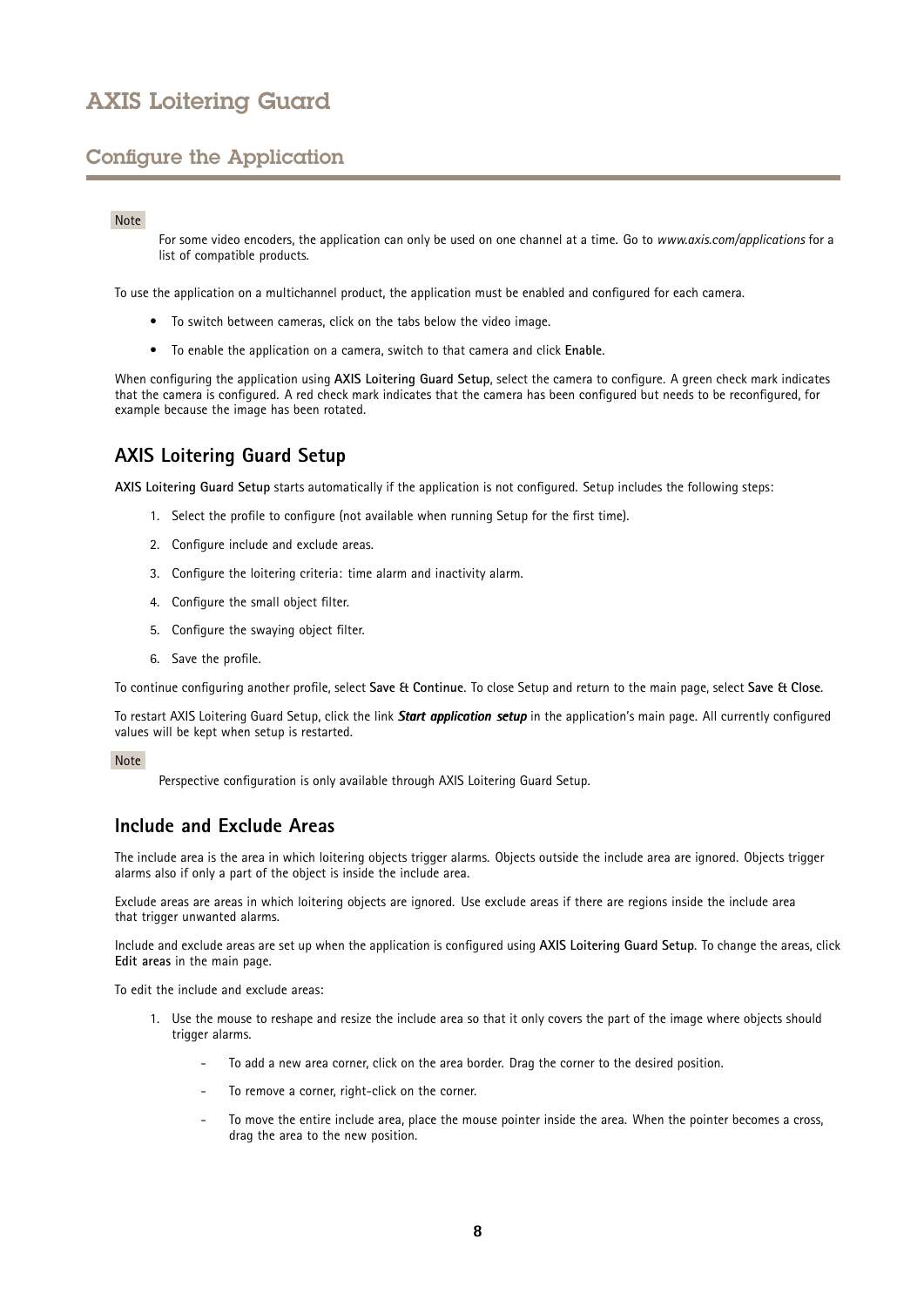### <span id="page-8-0"></span>Configure the Application

2. To ignore areas inside the include area, add one or more exclude areas. Reshape, resize and move the exclude areas as described above.

To maximize the include area, click **Maximize**.

### **Loitering Criteria**

Loitering criteria define when the application considers an object to be loitering and sends an alarm. The criteria are set up when the application is configured using **AXIS Loitering Guard Setup**. To change the criteria, select the profile and click **Time alarm** or **Inactivity alarm** in the main page.

- •Time alarm: Alarm when an object stays too long in the include area.
- Inactivity alarm: Alarm when an object in the include area is inactive for too long.

#### Note

Time alarm, inactivity alarm or both must be enabled. If both are disabled, the application will not trigger alarms.

#### **Time Alarm**

When the time alarm is enabled, the application sends an alarm if an object stays too long in the include area.

- 1. Click **Enable** to enable the alarm.
- 2. Enter the maximum allowed time. Objects that stay longer will trigger an alarm.

When the time alarm is enabled, the application keeps track of how long each object has stayed in the include area. If two or more objects move close together, they sometimes merge. The merged object is considered <sup>a</sup> new object and inherits the time from the object that has the longest time.

In visual confirmation, the upper progress bar shows the time the object has been in the include area. The time starts counting when the object enters the include area. If the object leaves the include area, but stays in the camera's view, it keeps its time. The time count continues if the object re-enters the include area. This means that if an object triggers an alarms and leaves the include area, <sup>a</sup> new alarm will be triggered immediately when the object re-enters the include area.

#### **Inactivity Alarm**

When the inactivity alarm is enabled, the application sends an alarm if an object in the include area is inactive for too long. An inactive object is an object that moves slower than the speed threshold. In **AXIS Loitering Guard Setup**, the threshold is visualized by <sup>a</sup> moving ball. Objects moving slower than the ball trigger alarms.

- 1. Click **Enable** to enable the alarm.
- 2. Enter the maximum allowed inactive time. Objects that are inactive longer trigger alarms.
- 3. Enter <sup>a</sup> value for speed threshold. To test the threshold, compare the speed of the ball with objects in the scene. Use the mouse to move the ball and change its direction. De-select the ball to resume the animation.

In visual confirmation, the lower progress bar shows the time the object has been inactive.

### **Small Objects**

The small object filter reduces false alarms by ignoring objects that are small, for example small animals. The filter is applied to all objects in the scene. The filter is set up when the application is configured using **AXIS Loitering Guard Setup**. To change the filter, click **Small objects** in the main page.

Supported small object filters:

• **Small object filter with perspective** provides the best false alarm reduction and is recommended for most installations. Select this option when the image has <sup>a</sup> significant depth, that is, when objects far from the camera appear smaller than objects close to the camera. See *Small Objects with [Perspective](#page-9-0)*.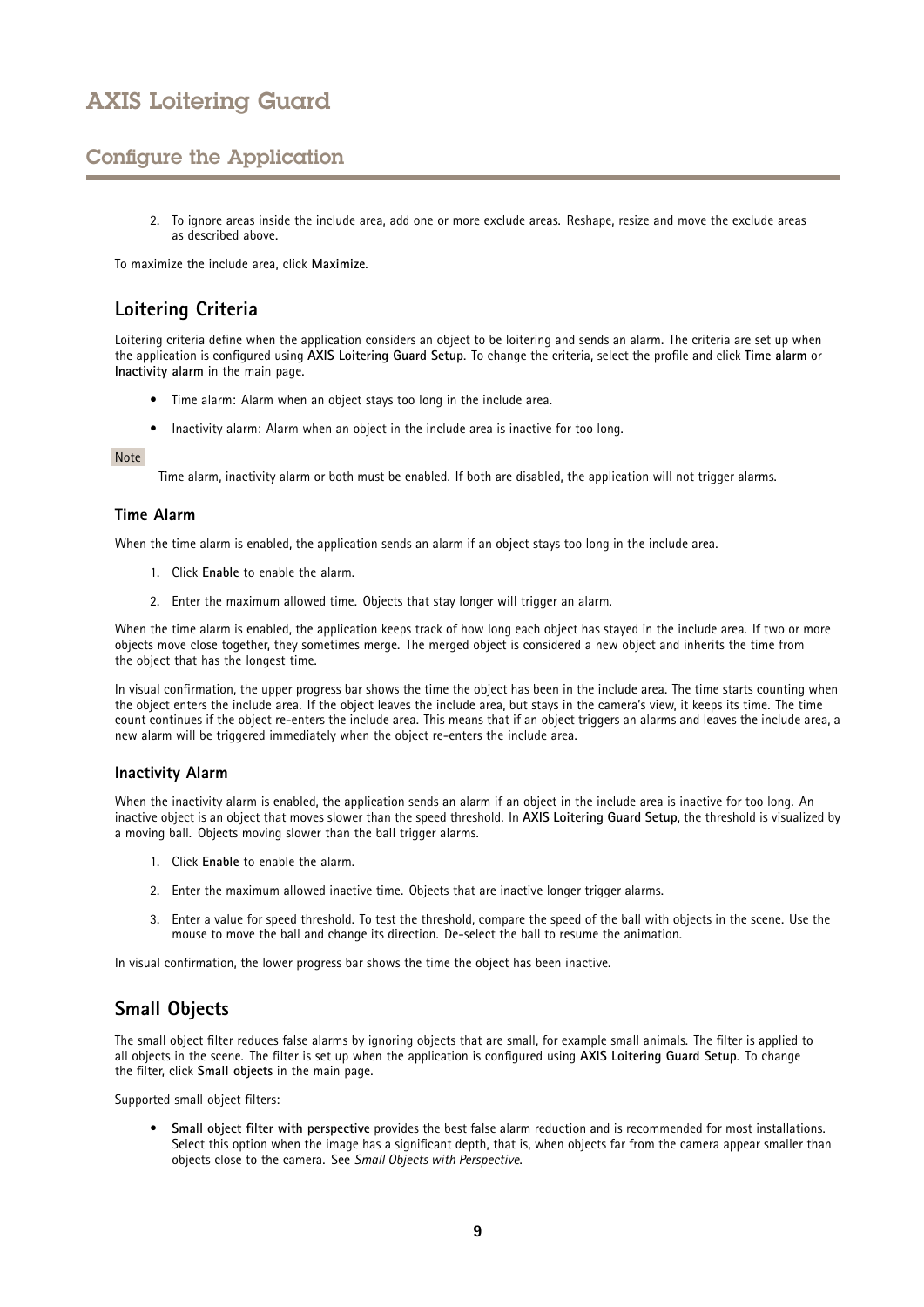### <span id="page-9-0"></span>Configure the Application

• **Small object filter without perspective** is recommended if there is no or only <sup>a</sup> small depth in the image and in situations where perspective cannot be used, for example if the camera has <sup>a</sup> bird's-eye view or monitors an area with significant differences in elevation. See *Small Objects without Perspective*.

#### **Small Objects with Perspective**

When **Small object with perspective** is selected, the small object filter size is the size of the physical object. In the setup window, the filter is visualized as <sup>a</sup> rectangle. Objects that fit inside the rectangle are ignored. When dragged and dropped at different scene locations, the rectangle size is adapted to reflect how objects appear at different distances from the camera.

Perspective is set up when configuring the application using **AXIS Loitering Guard Setup**. See *Perspective Calibration*. To restart setup, click on the link **Start application setup** in the main page.

To edit the filter:

- 1. Click **Enable** to enable the filter.
- 2. Enter the object height and width in the fields. Smaller objects are ignored and do not trigger alarms. To be ignored, objects must be smaller than **both** values.

#### **Perspective Calibration**

Perspective needs to be calibrated if the image has <sup>a</sup> significant depth, that is, if objects far from the camera appear smaller than objects close to the camera. During calibration, the application compares object heights as they appear in the image with the heights of the corresponding physical objects. After calibration, the application uses the calibrated perspective to calculate the object size before applying the small object filter.

Perspective is calibrated by positioning vertical bars in the image. The bars represent physical objects at different distances from the camera. Use at least two bars. Adding additional bars improves calibration.

To calibrate perspective:

- 1. Place the bars at objects of known heights. Use objects that stand on the ground, for example humans or fence poles.
- 2. Modify the height of each bar to match the height of the object as it appears in the image.
- 3. For each bar, enter the corresponding object's height in the field. Use centimeters or feet and inches.
- 4. Click **Add bar** to add additional bars.

Example: If there is <sup>a</sup> fence with 2 meter high poles extending from the camera towards the horizon, position the bars at the fence poles, adjust their heights and enter <sup>200</sup> cm (6 ft <sup>7</sup> in) in the fields.

Perspective can only be calibrated using **AXIS Loitering Guard Setup**. To restart setup, click on the link *Start application application setup* in the main page.

#### **Small Objects without Perspective**

If the option **Small object filter without perspective** is selected, the filter size is the size of the object as it appears in the image. Take into consideration that an object far from the camera appears smaller than an object close to the camera. In the setup window, the filter is visualized as <sup>a</sup> rectangle. Objects that fit inside the rectangle are ignored.

To edit the filter:

- 1. Click **Enable** to enable the filter.
- 2. Use the mouse to resize the filter. Objects that fit inside the rectangle are ignored. The filter displayed in the image can be moved to make it easier to compare the filter size with the size of objects in the image. The filter is applied to all objects in the image, also to objects that are not located at the position of the displayed filter.

The filter size can also be set by entering the width and height in the fields. The width and height are measured in percent of the image width and height. Smaller objects are ignored and do not trigger alarms. To be ignored, an object must be smaller than both values.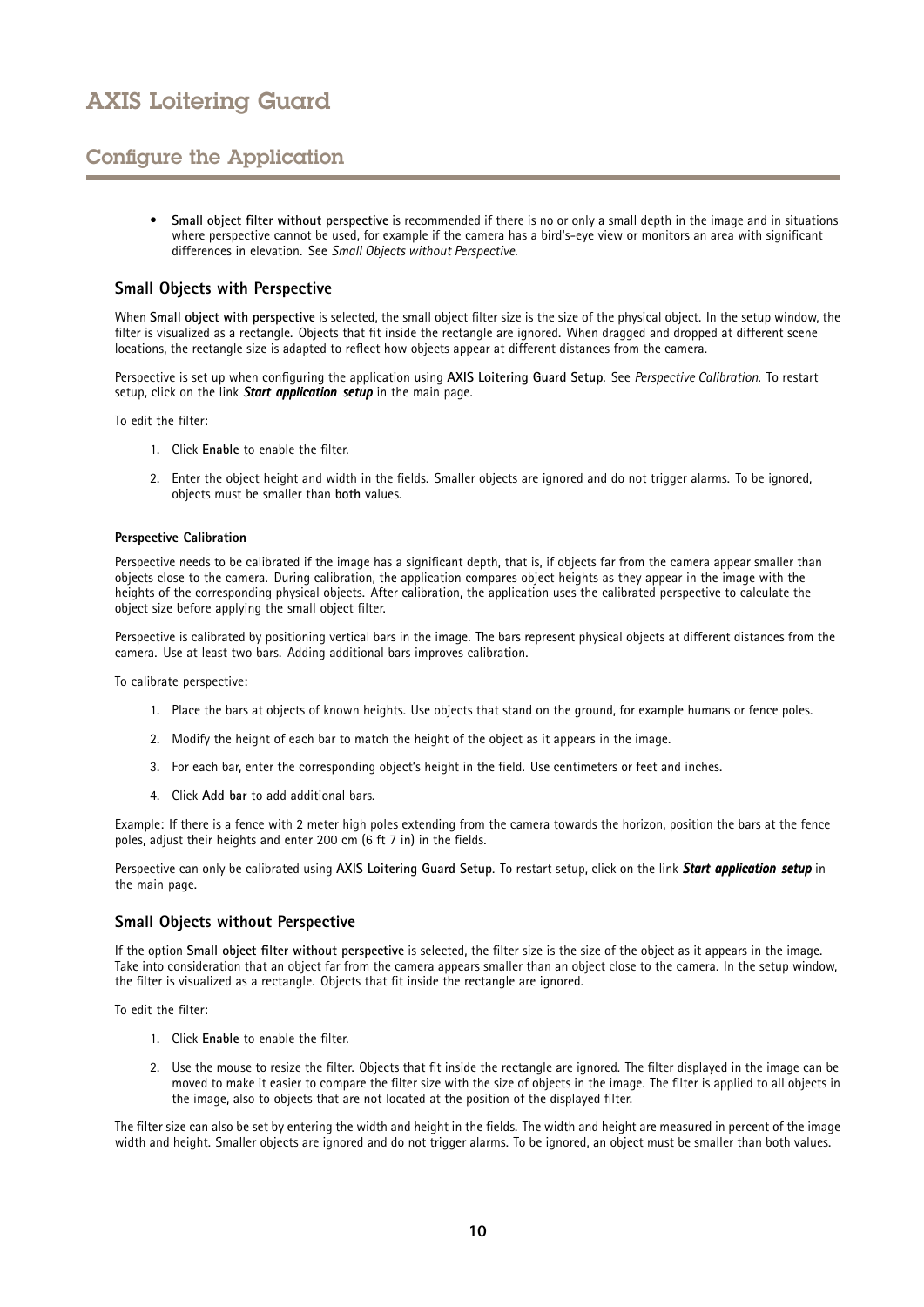### <span id="page-10-0"></span>Configure the Application

### **Swaying Objects**

The swaying object filter reduces false alarms by ignoring objects that only move <sup>a</sup> short distance, for example swaying foliage, flags and their shadows. Use the filter if such objects cause a lot of false alarms. If the swaying objects are large, for example large ponds or large trees, use exclude areas instead of the filter. The filter is applied to all detected objects and if set to <sup>a</sup> too large value, important objects might not trigger alarms.

When the swaying object filter is enabled and the application detects an object, the object will not trigger an alarm (red in visual confirmation) until it has travelled <sup>a</sup> distance larger than the filter size. If the alarm is used to start <sup>a</sup> recording, configure the pre-trigger time so that the recording also includes the time the object moved in the scene before the alarm was sent.

The filter is set up when the application is configured using **AXIS Loitering Guard Setup**. To change the filter, click **Swaying objects** in the main page.

To edit the filter:

- 1. Click **Enable** to enable the filter.
- 2. Use the mouse to resize the filter. Start with <sup>a</sup> small size. Objects moving <sup>a</sup> distance that is shorter than the distance from the ellipse center to one of the arrowheads are ignored. The filter displayed in the image can be moved to make it easier to compare the filter size with the size of objects in the image. The filter is applied to all objects in the image, also to objects that are not located at the position of the displayed filter.

#### Note

If the swaying object filter is too large, objects might not fulfill the loitering criteria and will not trigger alarms. Reduce the swaying object filter or increase the allowed time in the time and/or inactivity alarms.

### **Visual Confirmation**

Visual confirmation is used to validate that the settings are correct, that is, that all objects that should be detected are detected and trigger alarms.

Note

To use visual confirmation, Internet Explorer and AXIS Media Control (AMC) must be used.

When visual confirmation is enabled, all moving objects found by the application are encircled and followed by rectangles.

- Red: The object has triggered an alarm.
- •Yellow: The object is ignored because of an ignore filter.
- • Green: The object is found but has not triggered an alarm because it is not in the include area or does not fulfill the loitering criteria.

The two progress bars below each moving object show the time the object has spent in the include area (upper bar) and the time the object has been inactive (lower bar).

To enable visual confirmation, click on the **Visual confirmation** slider. To switch between profiles, select the profile from the drop-down list.

Note

- The rectangles may sometimes lag behind the moving objects. The lag is only in visual confirmation; it does not affect the application's detection efficiency.
- Visual confirmation is disabled after 15 minutes.
- Enabling visual confirmation may introduce video latency.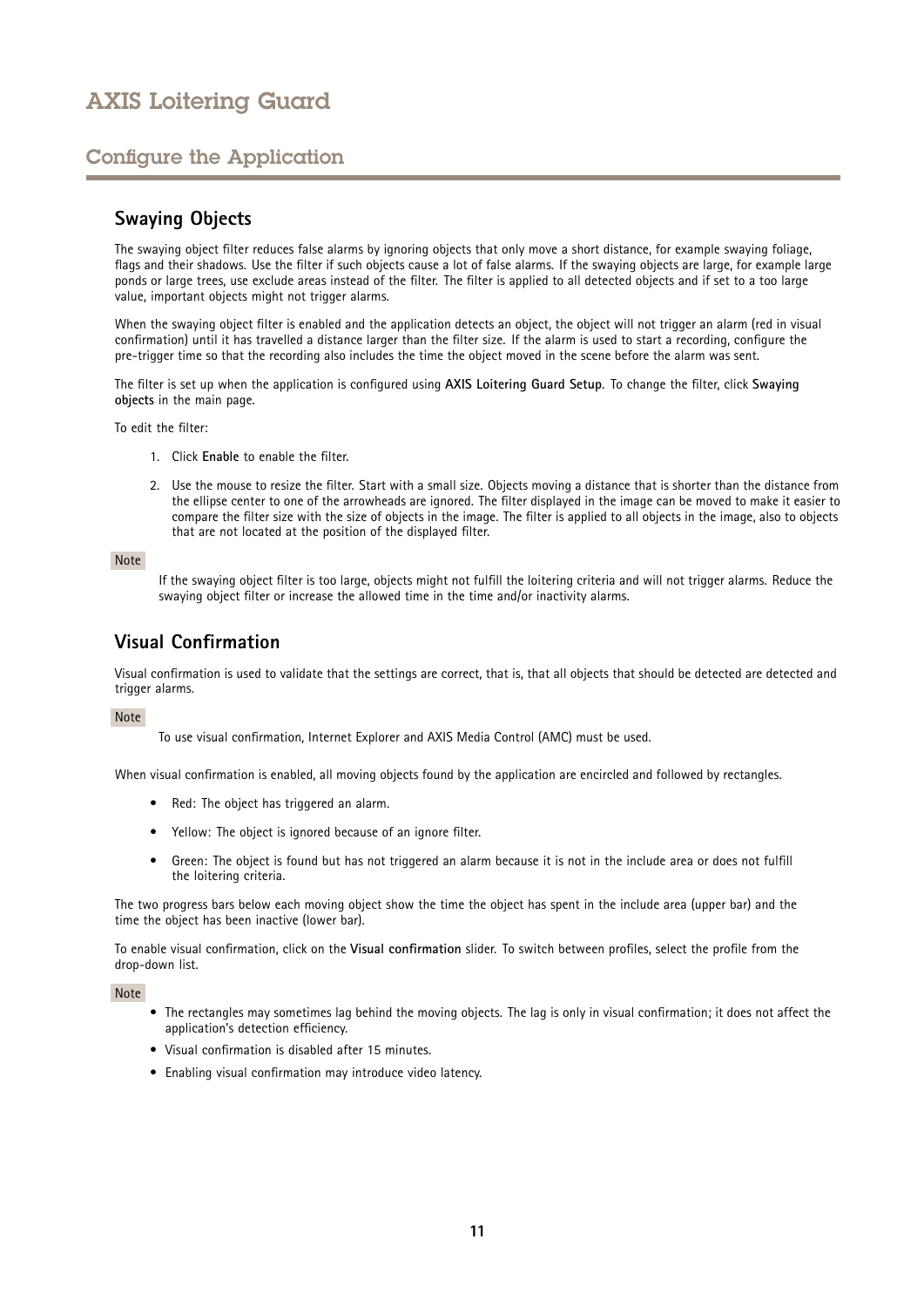### <span id="page-11-0"></span>Using the Application in an Action Rule

### Using the Application in an Action Rule

Using action rules, Axis network cameras and video encoders can be configured to, for example, record video or send <sup>a</sup> notification when AXIS Loitering Guard triggers an alarm, that is, when the application detects loitering in the include area.

The following example shows how to configure an Axis camera to record video to an SD card or network share when the application sends an alarm. For detailed information about the different settings, see the Axis product's online help or User Manual.

- 1. Insert an SD card in the Axis product, or go to **Setup <sup>&</sup>gt; System Options <sup>&</sup>gt; Storage** in the Axis product's webpages and configure the product to use <sup>a</sup> network share.
- 2. Install and configure AXIS Loitering Guard.
- 3. Optionally, go to **Setup <sup>&</sup>gt; Video & Audio <sup>&</sup>gt; Stream Profiles** and create <sup>a</sup> stream profile to use for recording.
- 4. Go to **Setup <sup>&</sup>gt; Events <sup>&</sup>gt; Action Rules** and click **Add** to create <sup>a</sup> new action rule.
- 5. From the **Trigger** drop-down list, select **Applications** and then select one **Loitering Guard** profile.
- 6. Configure other settings as required. For example, to only record video during certain time periods, select <sup>a</sup> **Schedule**.
- 7. Under **Actions**, select **Record Video** from the **Type** drop-down list.
- 8. Select the stream profile and storage device to use and configure the pre- and post-trigger times.
- 9. Make sure that the rule is enabled and then click **OK**.

If using multiple profiles, create one action rule for each profile.

#### Note

To appear in the **Trigger** list, the application must be started and its status must be Idle or Running.